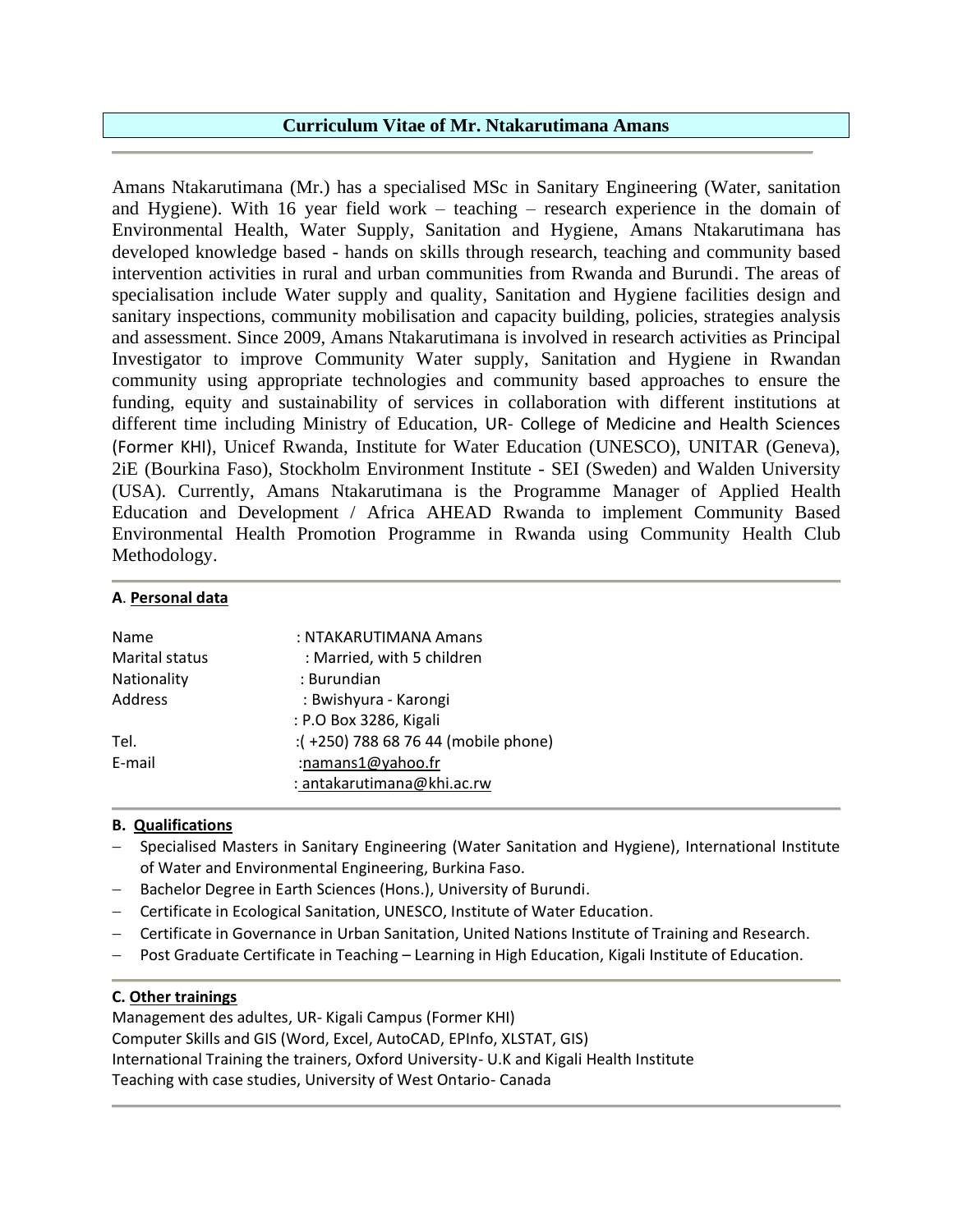### **D. Occupied positions**

**1998-2001:** Researcher: Geochemical survey of soils of Butihinda Sector, Muyinga Pronvince-Burundi. University of Burundi

**2002-2005:** Tutorial Assistant teaching Water supply and quality, Topography and survey, Wastewater management and solid waste management, Former KHI

**2005-2012:** Deputy Head of Department of Environmental Health Sciences with teaching activities in Safe water management, Waste management, Introduction to Community Health and Human resource development (Capacity building), Former KHI

**2008 up to date:** Lecturer of Waste management / Kitabi College of Conservation and Environmental Management (KCCEM)

**2012 up to date: Lecturer - Researcher of Safe water management and Waste management /** UR**-**College of Medicine and Health Sciences, Faculty of Community Health Development, Department of Environmental Health Sciences.

**2013: Programme Manager** – Africa AHEAD Rwanda to implement Community Based Environmental Health Promotion Programme using Community Health Club Methodology.

### **E. Teaching activities and capacity building**

Disease prevention and control/Vector control Epidemiology and research Environmental Health Impact Assessment Environmental Pollution Control Human Resource Development / Capacity building Water supply and quality Solid waste management Excreta management Wastewater management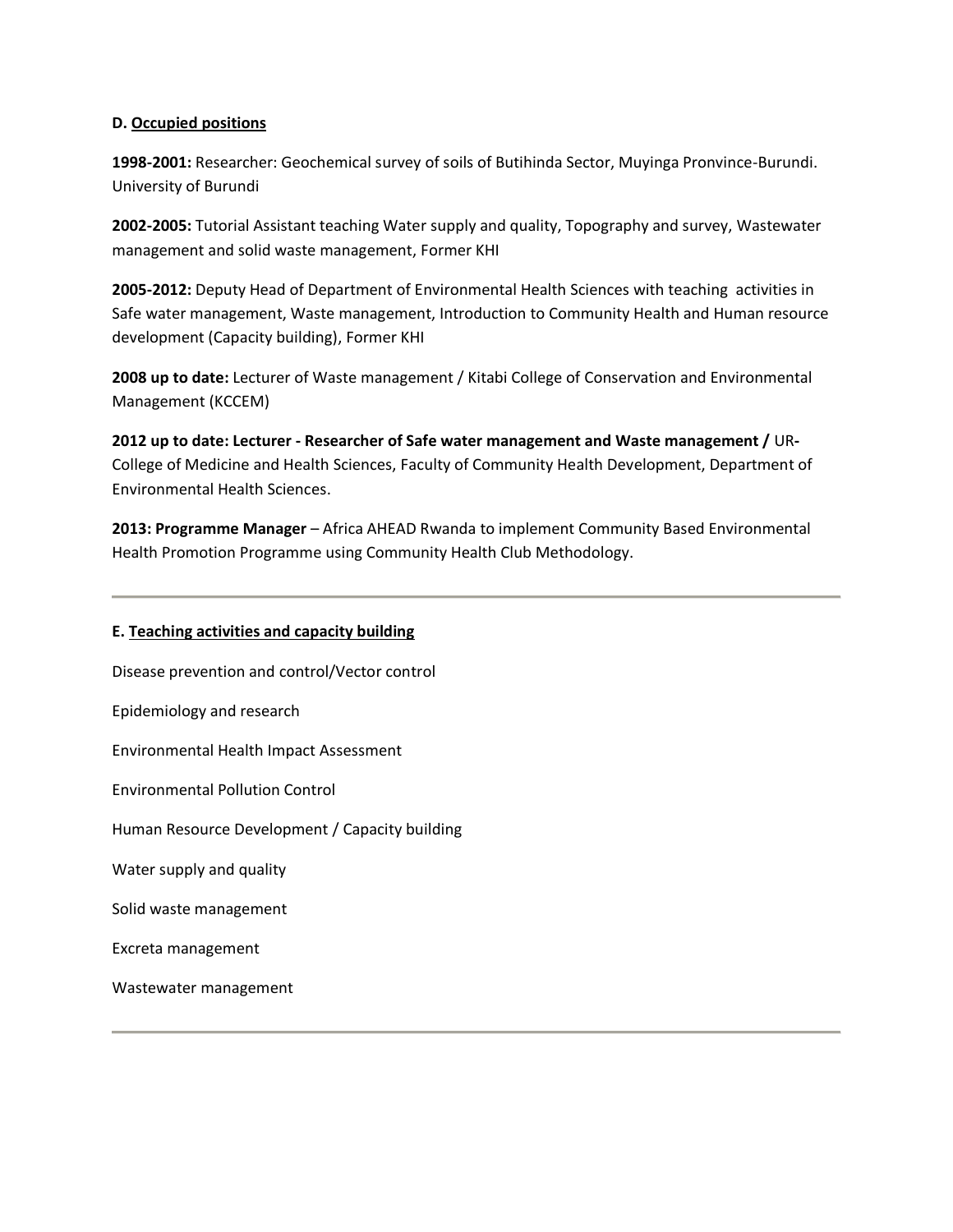### **F. Practical experience**

### **Water supply sanitation and hygiene (WASH) activities**

- **1.** Water supply for Gitega communities (Burundi): design of water supply facilities and community involvement, Regideso Project, **Intern** 1998
- **2.** Survey to assess water sanitation and hygiene facilities in primary schools of 6 provinces of Rwanda targeted by Unicef, **Supervisor**, Unicef 2003
- **3.** Baseline survey to assess water sanitation and hygiene in Gisenyi Province, **in charge of water quality analysis**, Unicef 2004
- **4.** Monitoring of drinking water quality in former Gisenyi and Ruhengeri provinces, **Project Coordinator**, **Unicef 2004**
- **5.** Survey to assess hygiene and sanitation in Kibuye town, **Consultant of PED (Projet Suisse) and Kibuye town 2005**
- **6.** Water sanitation and hygiene promotion in Kiziba camp of refugees, **Technical Advisor**, American Refugee Committee (ARC), 2005
- **7.** Elaboration of water supply, sanitation and hygiene technical study for 11 Health Centers of Karongi and Rutsiro Districts, **Consultant of PED (Projet Suisse)** 2006.
- **8.** Acceleration of Water Supply and Sanitation towards Reaching Rwanda's Millennium Development Goals, **Member/Project steering committee**, Unicef 2007-2008
- **9.** Design to improve wastewater treatment and disposal system for Nyamishaba Campus**,** May 2012
- **10.** Training of Environmental Health Technicians under the Community Based Environmental Health Promotion Programme in Bugesera District, 2012

# **Policies and curricula related activities**

- **1.** Member of the inter ministerial committee for harmonising the policy of Environmental Health of Ministry of Health, Environmental management and water and sanitation policies of Ministry of Land, Water and natural Resources, 2007
- **2.** Participated in curriculum development of: 1) Environmental Health for Kigali Health Institute (KHI), 2) Environmental Education for Rwanda Environmental Management Agency, 3) Environmental and wildlife management for Kitabi Conservation Training Center, 2002-2008
- **3.** Participated in curriculum development of bachelor degree in Environmental Health at National Institute of Public Health (INSP- Bujumbura), Bujumbura March 2008
- **4.** Contributed in water and sanitation policy and its implementation strategy 2013-2017-Rwanda

# **Waste and Health care waste management activities**

- **1.** Design of a solid waste management system for Kibuye town, **Advisor** of Bwishyura Sector 2005
- **2.** Establishment of integrated solid waste management in Bujumbura City , **Consultant**, ADLP 2006- 2007
- **3.** Assessment of medical care waste management in health centres for quinquinal strategic plan for medical care waste in Rwanda, **Supervisor**, WHO 2007
- **4.** Advisor to the Ministry of Infrastructure in Environmental and social impact assessment study for the establishment of solid waste management landfills in Karongi and Rusizi Districts- Rwanda, 2011